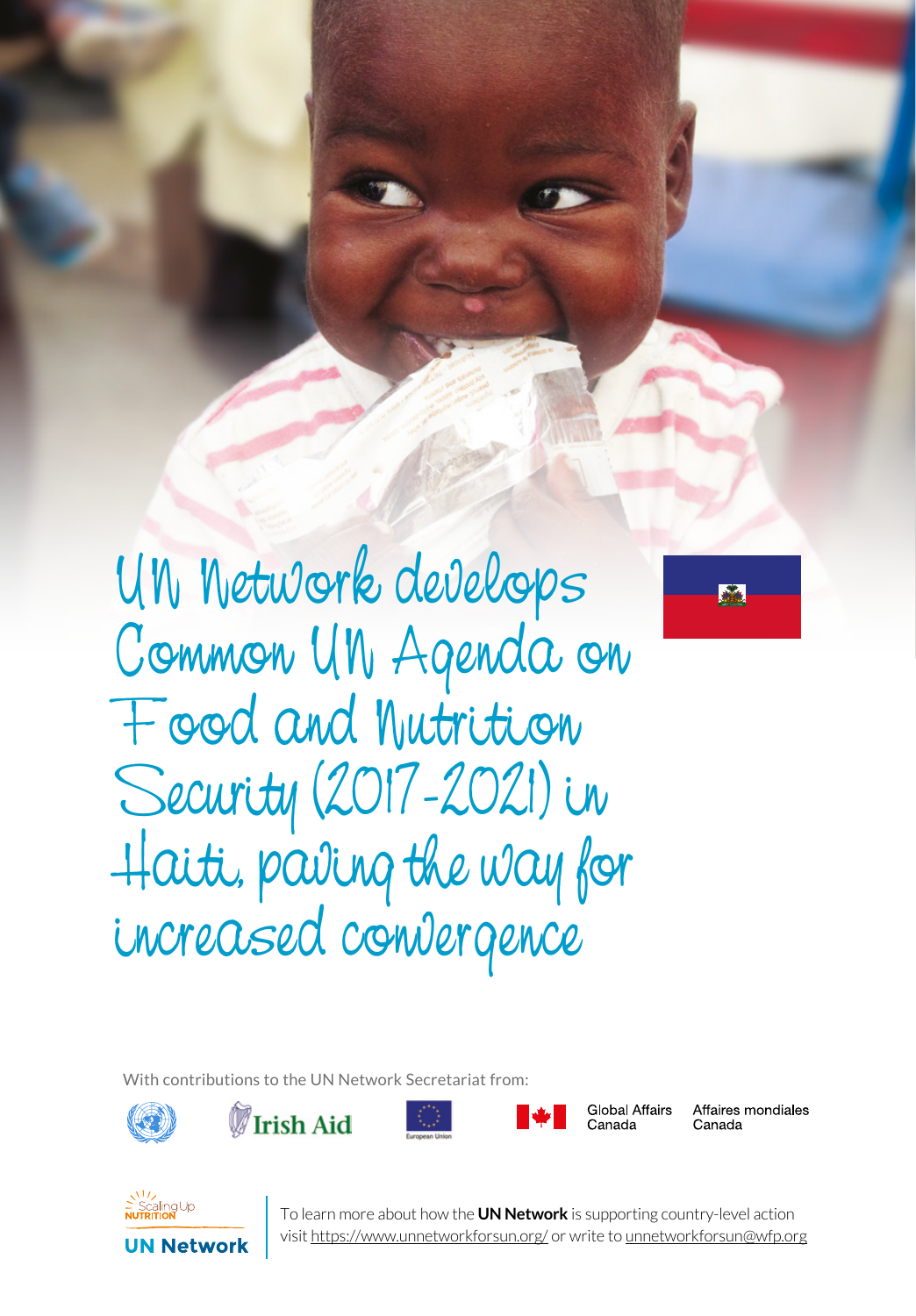Following a series of consultations, initiated in 2016 and facilitated<br>by UNN-REACH, the United Nations agencies have launched a<br><u>Common UN Agenda on Food and Nutrition Security (2017-2021)</u><br>a Haiti<sup>1</sup> in support of doing by UNN−REACH, the United Nations agencies have launched a [Common UN Agenda on Food and Nutrition Security \(2017-2021\)](https://www.unnetworkforsun.org/sites/default/files/documents/files/Agenda-commun-des-NU-pour-la-SAN-2017-2021-Haiti-Final.pdf)   $\text{in Haiti}^1$  $\text{in Haiti}^1$  $\text{in Haiti}^1$  in support of doing business differently in nutrition. Essentially, the Agenda serves as a declaration of intent to improve UN nutrition support through a common vision and priority actions, both policy and programmingrelated. The efforts engaged eight UN agencies, including the five members of the UN Network in-country, namely: FAO; IFAD; UNICEF; WFP; and WHO. In addition, UNDP, UNFPA, UNOCHA and the UNRC participated in a pivotal workshop alongside the member agencies, which was held in May 2017, and the ensuing development of the Common UN Agenda. The involvement of both humanitarian and development actors was key in view of the recurrent emergencies in Haiti and the pressing need to build resilience.

Findings from the UN Nutrition Inventory, completed in 2016, as well as responses to a pre-workshop questionnaire fed into the retreat, helping to safeguard the objectivity of those discussions. Moreover, the presence of UNN−REACH was crucial for brokering neutral, solution-oriented, interagency workshop discussions. Together, these resources helped participants to discern how to address gaps and unpack ways of working together on nutrition and food security in a more efficient and cohesive manner, enabling the UN System to better contribute to the SDGs, particularly SDG2.

<sup>1</sup> Visit: [https://www.unnetworkforsun.org/sites/default/files/documents/files/Agenda-commun-des-NU-pour](https://www.unnetworkforsun.org/sites/default/files/documents/files/Agenda-commun-des-NU-pour-la-SAN-2017-2021-Haiti-Final.pdf)[la-SAN-2017-2021-Haiti-Final.pdf](https://www.unnetworkforsun.org/sites/default/files/documents/files/Agenda-commun-des-NU-pour-la-SAN-2017-2021-Haiti-Final.pdf).